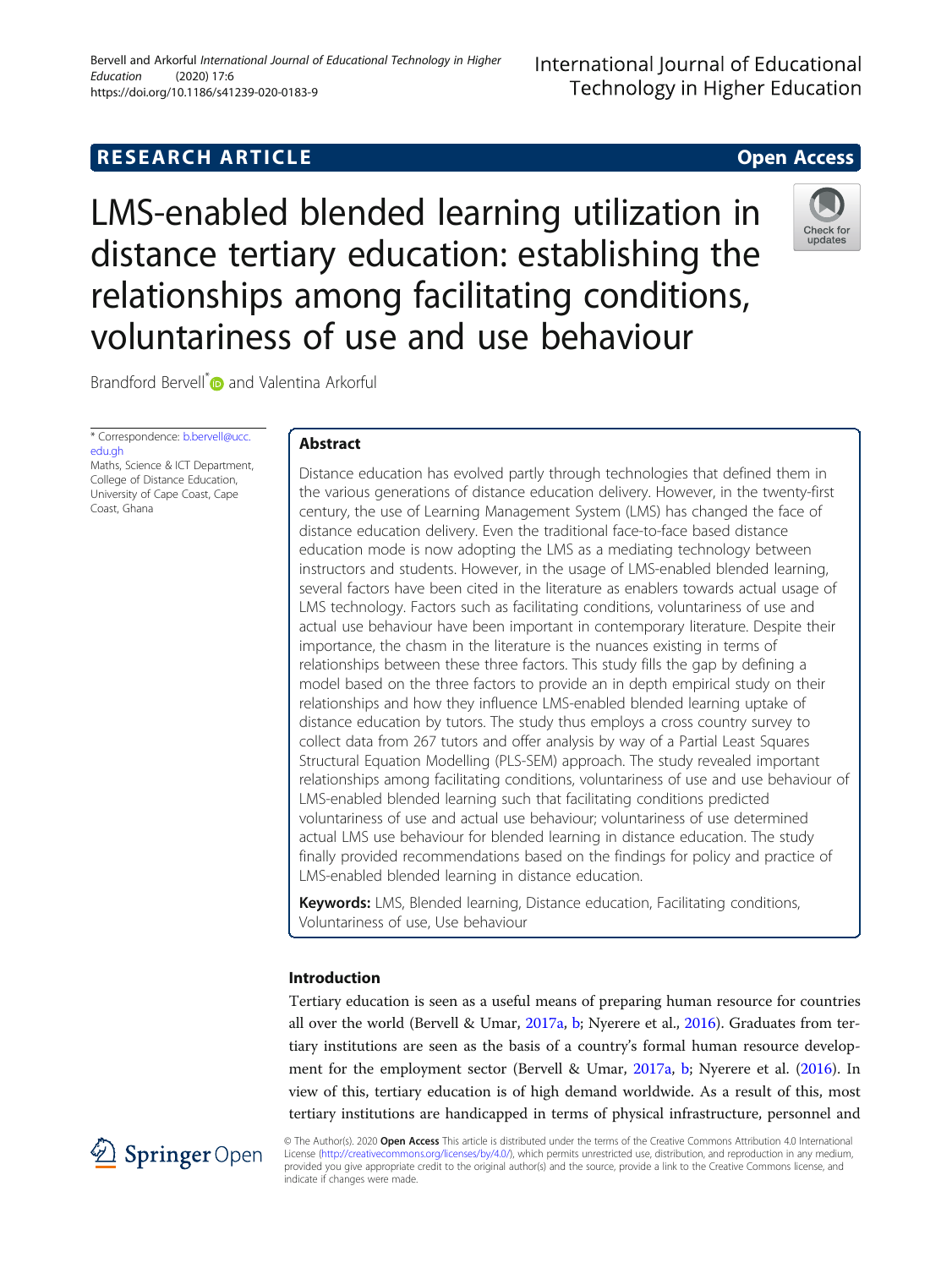other resources to meet the rising demand for tertiary education acquisition (Mohamedbhai, [2011](#page-15-0)). For instance in Africa, it is reported that the ratio of students to lecturers was 50% more student per lecturer (Africa American Institute, [2015;](#page-14-0) Bervell & Umar, [2017a](#page-14-0), [b](#page-14-0)). To remedy the high demand of campus-based tertiary education, most institutions have leveraged on the distance education phenomenon where students are not required to be physically present at all times to study at a confined campus (Anderson & Dron, [2011;](#page-14-0) Andersson & Grönlund, [2009;](#page-14-0) Mohamedbhai, [2011\)](#page-15-0). Distance education offers a caveat to provide tertiary education both to the working class and qualified applicants who could not gain conventional admission due to institutional resource constraints (Bervell & Umar, [2017a,](#page-14-0) [b;](#page-14-0) Mohamedbhai, [2011\)](#page-15-0).

Moore and Kearsley [\(2004\)](#page-15-0) defined distance education as "teaching and planned learning in which teaching normally occurs in a different place from learning, requiring communication through technologies as well as special institutional organization" (p. 2). However Garrison ([2003\)](#page-14-0) proposed a concise definition to the concept of distance education, explaining it as "Distance education is, in the final analysis, education. The only real difference is that the majority of communications between teacher and student is mediated" (p.10). Johnson [\(2003](#page-15-0)) however, seems to present a definition that provides some consensus. According to him, "Distance education is defined as simply a form of education in which the learner and instructor are separated during the majority of instruction. But unlike independent or self-directed study, distance education usually implies the presence of an institution that plans curriculum and provides resources and services for its students" (p.1).

All the above definitions emphasize the non-physical presence of students in a brickwalled tertiary institution. However, the phenomenon is not new but has evolved through the generations defined by the type of technologies utilized (Siemens, Gašević, & Dawson, [2015\)](#page-15-0). For instance Anderson and Dron ([2011\)](#page-14-0) explain that the DE mode has metamorphosed through three to four generations beginning from print-based technologies to contemporary internet-based technologies (Aoki, [2012](#page-14-0)). Accordingly, modern distance education thrives on modern technologies and no distance learning program seems to be feasible without the internet (Ntumy-Coleman, [2011](#page-15-0)). In terms of internet-based technologies, one of the most common technological platforms altering the delivery of distance education is the Learning Management System (LMS) technology (Mohamedbhai, [2011\)](#page-15-0).

According Sharma and Vatta [\(2013\)](#page-15-0) "LMS is server-based or cloud-based software programme containing information about users, course and content which provides a place to learn and teach without depending on the time and space boundaries" (p.1). Watson and Watson ([2007\)](#page-15-0) and Oakes ([2002](#page-15-0)) had provided similar definitions earlier in the literature. Additionally, Ellis ([2009](#page-14-0)) explains that these systems have the capability of providing the remedy that Sub-Saharan African (SSA) institutions need to avert the challenges of soaring enrolment rates (Bervell & Umar, [2017a](#page-14-0), [b](#page-14-0)).

According to Bervell and Umar ([2017a,](#page-14-0) [b](#page-14-0)), there had been an opinion that, LMS has the potential to widen access, reduce cost and improving the quality of education that will help SSA institutions to meet the growing students population (Andersson & Grönlund, [2009](#page-14-0); Unwin et al., [2010](#page-15-0)). Based on the advantages of LMS, Farrell and Isaacs [\(2007](#page-14-0)) reported that, the acquisition of LMS by higher education institutions in SSA has continued to increase (Bervell & Umar, [2017a,](#page-14-0) [b](#page-14-0)).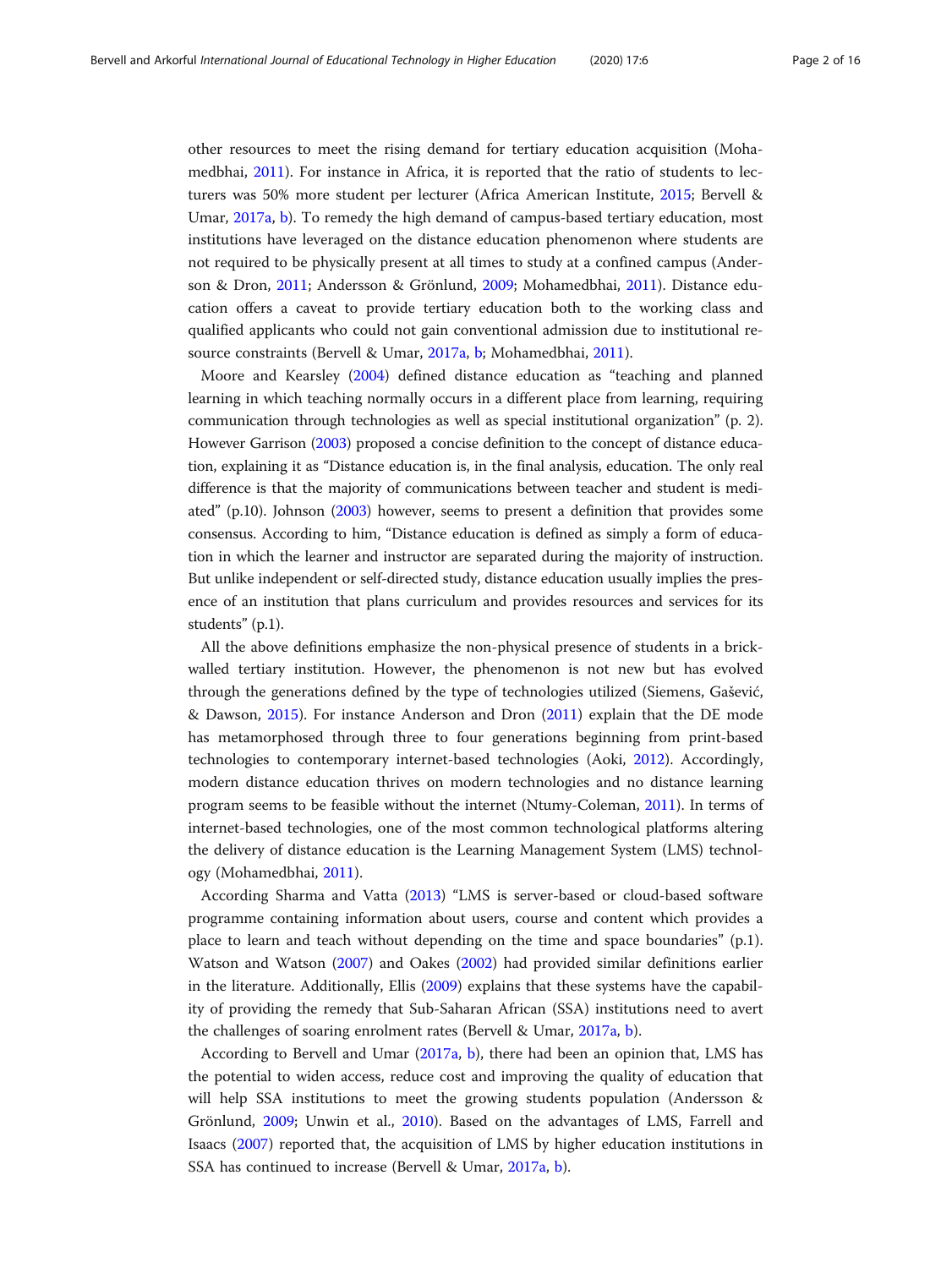As indicated by Bervell and Umar ([2017a,](#page-14-0) [b](#page-14-0)), LMS have been implemented in countries such as Kenya, Tanzania, Uganda, Ghana, Nigeria, South Africa, to mention but a few (Elmahadi & Osman, [2013](#page-14-0); Mayoka & Kyeyune, [2012;](#page-15-0) Mtebe & Raisamo, [2014](#page-15-0); Unwin et al., [2010\)](#page-15-0). As far back as 2013, Adkins ([2013](#page-14-0)) indicated that the growth of LMS usage in African higher educational institutions will be at 15% per annum by the year 2016. Today, most of African higher educational institutions employ LMS for distance education purposes to bridge the gap between instructors and students (Naveh, Tubin & Pliskin, [2012\)](#page-15-0).

Despite the growing implementation of these e-learning solutions, authors such as Sun, Tsai, Finger, Chen, and Yeh ([2008](#page-15-0)) as well as Hastie, Hung, Chen, and Kinshuk ([2010](#page-15-0)) have all indicated that some failures exist in using LMS. For instance issues such as use behaviour, intentions to use, satisfaction in usage have been deeply expressed in contemporary literature on LMS usage. Other factors such as easiness to use, facilitating conditions towards usage, performance expectations for usage, attitude towards usage, voluntariness of usage etc. have also been indicated in current LMS usage research. Nevertheless, with the ever increasing usage of LMS technology in diverse countries, contexts, types of users (novel or experienced) traditional or innovators, research on LMS knows no bounds. Currently, with strong emphasis on actual use of LMS technology (and not merely intention to use) (Bervell & Umar, [2018a,](#page-14-0) [b](#page-14-0); Martin, [2009](#page-15-0); Park, [2009](#page-15-0)) important factors in current literature such as facilitating conditions; voluntariness of use and actual use behaviour need further consideration in terms of contemporary LMS-related research. The above factors (facilitating conditions; voluntariness of use and actual use behaviour) have not been exhausted in terms of how they relate with each other to induce actual usage of LMS. Individual studies have investigated into the relationship between facilitating conditions and actual use behaviour, but a relationship between facilitating conditions and voluntariness of use as well as voluntariness of use and actual use behaviour is still missing in the literature. Earlier literature by Venkatesh, Morris, Davis, and Davis [\(2003\)](#page-15-0) suggested different levels of utilization of LMS in both voluntary or mandatory environments and their associations with conditions facilitating actual use behaviour. Chiu and Ku [\(2015](#page-14-0)) even suggested studies on levels of voluntariness in terms of actual use behaviour for technology acceptance. Despite this assertion, a definite study defining a model to investigate the tripartite relationships amongst facilitating conditions, voluntariness of use and use behaviour has not been attempted. Thus this study contribute a novelty to current literature by way of a distinct model to unravel the path relationships existing amongst the three variables (facilitating conditions, voluntariness of use and use behaviour) to provide implications for LMS technology use for blended learning in distance based tertiary education.

In view of this the following objectives guided the study:

- 1. To ascertain whether a relationship exists between facilitating conditions and voluntariness of use of LMS by tutors for distance education delivery.
- 2. To find out existing relationship between facilitating conditions and LMS use behaviour of tutors for distance education delivery.
- 3. To unravel the relationship between voluntariness of use and LMS use behaviour of tutors for distance education delivery.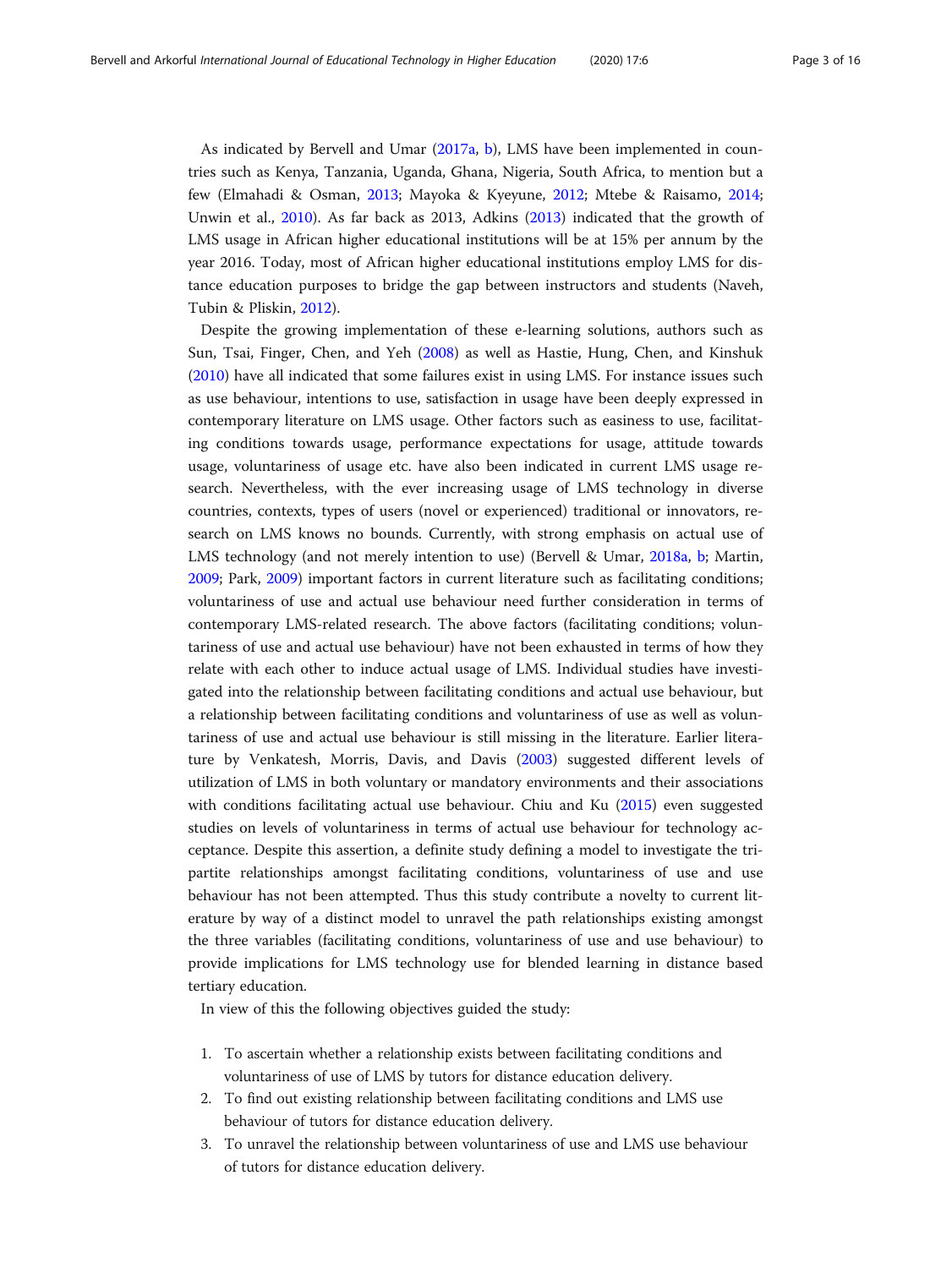#### Towards model development and hypotheses formulation

The relationships between facilitating conditions, voluntariness of use and use behaviour is explained, theorized and developed into a model with hypotheses formulated further for empirical analysis. The systematic development of the model relationships centres on the relationship between facilitating conditions and voluntariness of use; facilitating conditions and use behaviour; and finally voluntariness of use and use behaviour.

## Relationship between facilitating conditions and voluntariness of use

Facilitating conditions (FC) is defined as the "degree to which an individual believes an organizational and technical infrastructure exists to support use of the system" (Venkatesh et al., [2003](#page-15-0), p. 453). The construct is defined in this study as the degree to which course tutors believe that there is the existence and availability of ICT infrastructure, technical support, institutional policy and enthusiastic leadership to support the use of the Fronter LMS. In other acceptance models (TPB/DTPB, C-TAM-TPB) the construct is termed as perceived behavioural control and in IDT as compatibility (Ramayah, [2010](#page-15-0)). Voluntariness of Use is defined as "the degree to which use of the innovation is perceived as being voluntary, or of free will" (Moore & Benbasat, [1991](#page-15-0), p. 195; Ramayah, [2010\)](#page-15-0). Voluntariness is the extent to which potential adopters perceive the adoption decision to be non-mandated (Agarwal & Prasad, [1997](#page-14-0); Ramayah, [2010](#page-15-0)).

According to Chiu and Ku [\(2015\)](#page-14-0), two unique factors are associated with actual use but in different voluntariness contexts: (1) ease of use (technological context) in mandatory environment (low voluntariness) and (2) organization facilitating conditions (implementation context) in voluntary environment (high voluntariness). Within this study emphasis is made on how facilitating conditions relate with and even determine voluntariness of use. These views were earlier postulated by Venkatesh et al. ([2003](#page-15-0)) and Venkatesh, Brown, Maruping, and Bala ([2008\)](#page-15-0).

Accordingly, we leverage on the views of Chiu and Ku ([2015](#page-14-0)) and Venkatesh et al. ([2003](#page-15-0)) to explain that the presence of enabling conditions such as internet availability, technological support, organizational/management support, motivation etc., has a propensity to enhance individuals' voluntariness towards trying out new technologies. Within this context, tutors will tend to use LMS at will if existing conditions or facilities are favourable towards actual usage. The presence of favourable resources in place towards the use of LMS for distance education delivery will induce the willingness of tutors in using LMS to support their face-to-face tutorials without coercion. In effect, the more facilitating conditions are present towards LMS use, the more it will create the autonomy to use. Thus existing resources necessary for LMS uptake in distance education delivery will positively influence potential users to try out using the system at will for teaching and learning purposes. Accordingly, facilitating conditions will be a prelude to towards voluntariness on the part of tutors to use LMS for andragogical and pedagogical practices. To empirically justify the foregoing arguement, it is hypothesized that:

H1: Facilitating conditions has a positive relationship with voluntariness of use of LMS by tutors.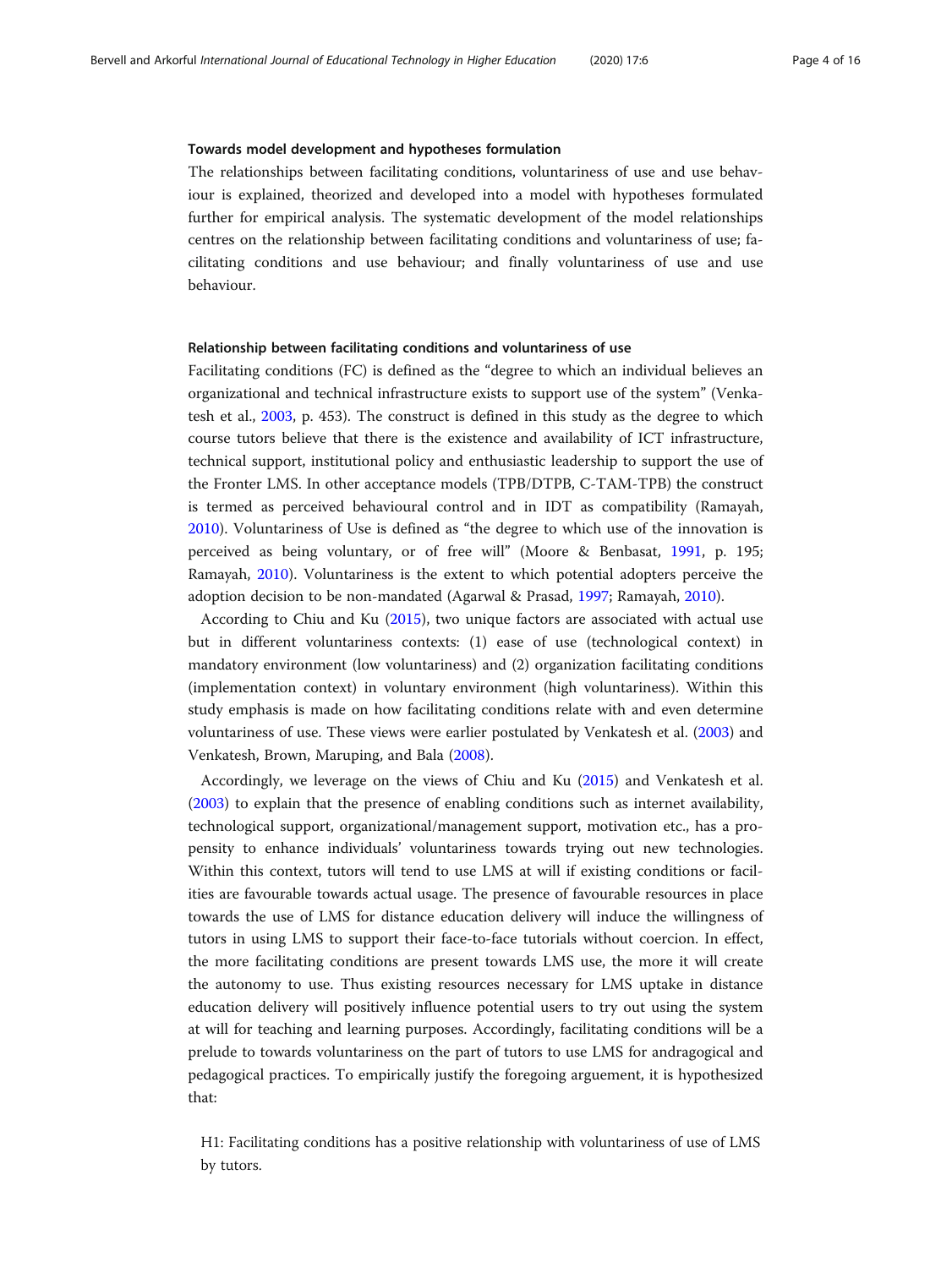#### Relationship between facilitating conditions and use behaviour

The effect of facilitating conditions on use behaviour is postulated to be significant (Venkatesh et al., [2003](#page-15-0)). Venkatesh et al. [\(2008](#page-15-0)) indicated that facilitating conditions competes with the other variables in determining actual use behaviour. The resources surrounding the use of an information system, determine the pattern of usage. Course tutors' access to available human and technological assistance towards the system for blended learning has a potential effect on how they will put the system to use. The existence of adequate resources makes it easier for new technological systems to be used (Bervell & Umar, [2017a](#page-14-0), [b\)](#page-14-0). This has a rippling effect on how potential users and even experienced users utilize technological systems. In their studies, Attuquayefio and Addo ([2014](#page-14-0)), Tan ([2013\)](#page-15-0), Venkatesh, Thong, and Xu [\(2012\)](#page-15-0) as well as Bervell and Umar ([2017a](#page-14-0), [b](#page-14-0)), had a positive and significant relationship between the two variables explaining that the environment created within an organizational framework for technology uptake provides a proxy that has a direct control over usage behaviour. The study thus proposes that:

H2: Facilitating conditions has a positive relationship with LMS use behaviour of tutors.

## Relationship between voluntariness of use and LMS use behaviour

Voluntariness represents a state of an individual to act or behave in a certain manner without the element of coercion (Olsaretti, [1998](#page-15-0); Olsaretti, [2008\)](#page-15-0). The performance condition (whether mandatory or voluntary) determines the extent to which users put new technology to use (Venkatesh et al., [2003\)](#page-15-0). The UTAUT factor of voluntariness represents the condition under which the intended usage of technology is to be performed. For validation purposes, Venkatesh et al. [\(2003\)](#page-15-0) identified two possible environments under which performance is expected to operate, namely the mandatory and voluntary settings. The originators of UTAUT postulated and empirically confirmed that, the differing influence in the two performance conditions on technology acceptance cannot be gainsaid. They represent two completely different environments that inhibit or facilitate the effect of certain factors in the UTAUT model.

However, this relationship has never been tested for verification in other studies. This is partly because most studies use this variable as categorical because they are either being tested in a mandatory environment or a voluntary one. Consequently, this study uses an interval scale for the variable to ascertain the condition of usage from tutors. Based on this, the study envisages that the nature of the performance condition contributes to the usage pattern in terms of frequency, regularity or copiousness. This postulation is advanced on the basis of Donaldson ([2011\)](#page-14-0) who stated that the more instructors or students are required to use technology devices for pedagogy; the more they will use it. Against this backdrop, the study hypothesizes that:

H3: Voluntariness of use has a negative relationship with LMS use behaviour of tutors.

Based on the hypotheses formulated for this study, a conceptual model to be tested was developed. This is shown in Fig. [1.](#page-5-0)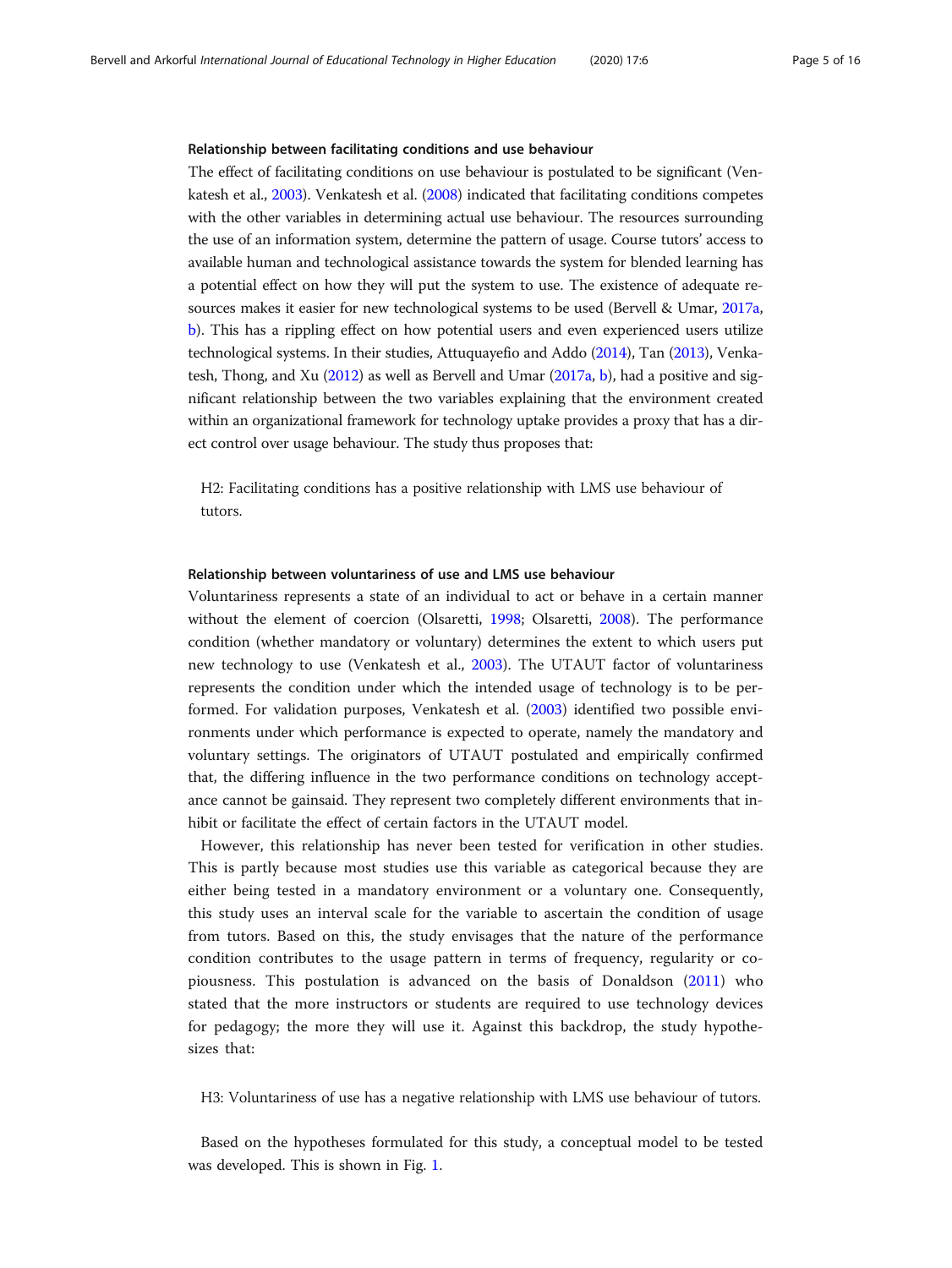<span id="page-5-0"></span>

## Methodology

The study applied the quantitative design utilizing the questionnaire for data collection. The questionnaire comprised three sections namely; demographic variable section, independent variables section and dependent variable section. Gender, age, course taught, level facilitated and face-to-face experience formed the demographic variables. In addition, the independent variables were facilitating conditions and voluntariness of use, while the dependent variable was use behaviour. The total number of questionnaire items was 16. Out of this, five were based on demographic data while the remaining 11 were for both dependent and independent variables measured at an interval scale and anchored on a five point likert scale. Items were modified from Venkatesh et al. [\(2003\)](#page-15-0) and Venkatesh et al. ([2012](#page-15-0)). Prior to the final items, the original items were validated through expert review and focus group discussions to solve for ambiguity and unclear understanding of the items. After the items were fine-tuned, they were statistically validated through an initial exploratory factor analysis based on a pilot study. Items that loaded below the 0.5 threshold were removed based on recommendations from literature (Hair, Hult, Ringle, & Sarstedt, [2017](#page-14-0); Kline, [2015](#page-15-0)). Accordingly, two items for facilitating conditions (FC 3 and FC4), and one item for use behaviour (UB 2) were removed. Finally, a confirmatory factor analysis through Partial Least Squares Structural Equation Modelling which forms part of the analysis of this study was run to validate the rest of the items for measurement and structural model analysis. The instrument can be referred from the [Appendix.](#page-13-0) LMS in this context was primarily used for blended learning (discussions after face-to-face sessions), sharing of information and announcements, learning resources, web quests and video-conferencing.

The study targeted a population of 400 tutors who formed part of a pilot group for LMS-enabled blended learning in distance education. These tutors were on the University of Cape Coast distance education programme across study centres in Ghana. They were facilitators for education, Maths & Science and Business programme at the diploma, postdiploma and postgraduate levels. They were widely distributed across the various study centres of the country. According to Creswell [\(2009](#page-14-0)); Creswell and Plano Clark [\(2007](#page-14-0)) as well as Walliman [\(2011\)](#page-15-0) when a population has such a nature, the cross-sectional survey is appropriate. The distribution of the questionnaire by way of cross-sectional survey yielded 267 responses as return rate, representing 66.7% which was more than half of the total population. According to Krejcie and Morgan ([1970\)](#page-15-0), the minimum sample size for a population of 400 is about 196 respondents. This means the sample obtained within this study was an adequate representation of the total population.

The resulting data obtained from the respondents were entered into SPSS software version 21 and further converted into comma separated values (csv) file. This file was then exported into Smart-PLS software version 3.6.2 for the modelling analysis.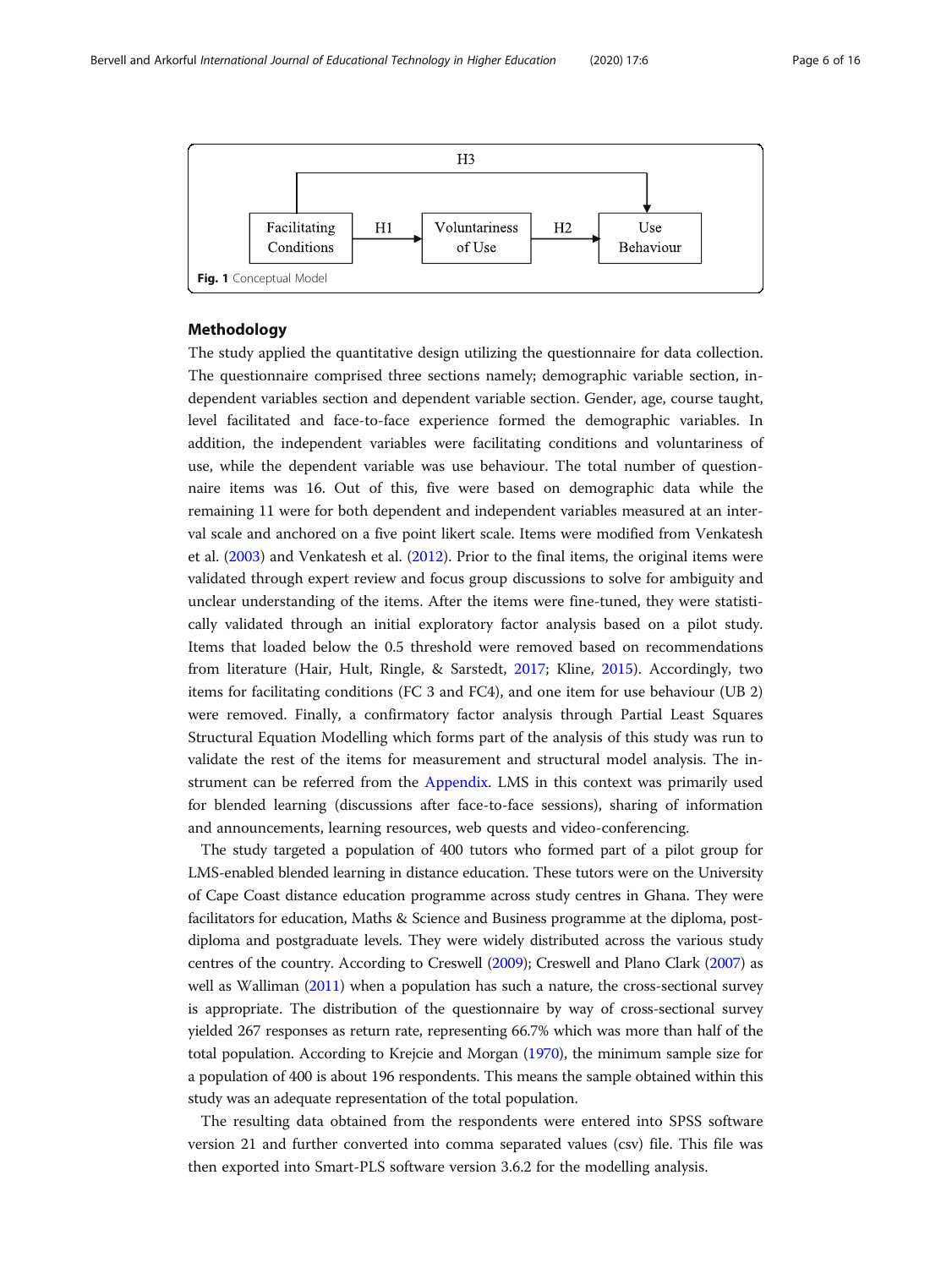#### Results

### Demographic analysis

Demographic analysis of the respondents formed the preliminary analysis. This is shown in Table 1.

From Table 1, respondents comprised 164 males and 103 females representing percentages of 61.4% and 38.6% respectively. In terms of the age categories, tutors between 36 and 45 years had the highest frequency of 102 (38.2%) and those who were 56 years and above constituted the least group, obtaining a tally of 34 (12.7%). Tutors had faceto-face experience ranging between below 5 years and above 11 years with those between 6 and 10 years having the highest frequency of 112 (42.0%). The year group who had more than 11 years face-to-face experience were the least among the group. With respect to the courses that tutors taught, tutors who were mainly in education, formed the majority of the group with 136 tally representing 50.9%. The least group was those in maths and science with only 62 frequency representing 23.2%. Finally, tutors who taught at the diploma level obtained the highest frequency with a percentage of 61.4% while those at the postgraduate level were the least with only 5.2%.

#### Measurement and structural model analyses

In order to provide analyses on the measurement and structural models, the Partial Least Squares Structural Equation Modelling (PLS-SEM) technique was used. The initial assessment of the measurement model required running of the PLS algorithm for confirmatory factor analysis (CFA) on the item loadings that defined the constructs in the reflective model (Hair et al., [2017;](#page-14-0) Kline, [2015\)](#page-15-0). Results of the PLS algorithm is graphically depicted by Fig. [2.](#page-7-0)

| Profile                 | Frequency | Percentage |
|-------------------------|-----------|------------|
| Gender                  |           |            |
| Male                    | 164       | 61.4%      |
| Female                  | 103       | 38.6%      |
| Age                     |           |            |
| (535)                   | 67        | 25.1%      |
| $(36 - 45)$             | 102       | 38.2%      |
| $(46 - 55)$             | 64        | 24.0%      |
| (256)                   | 34        | 12.7%      |
| Face to Face Experience |           |            |
| $(55 \, yrs)$           | 98        | 36.7%      |
| $(6 - 10 \text{ yrs})$  | 112       | 42.0%      |
| $(211 \text{ yrs})$     | 57        | 21.3%      |
| Level Facilitated       |           |            |
| Diploma                 | 164       | 61.4%      |
| Post Diploma            | 89        | 33.3%      |
| Post Graduate           | 14        | 5.2%       |
| Course Taught           |           |            |
| Education               | 136       | 50.9%      |
| Maths & Science         | 62        | 23.2%      |
| <b>Business</b>         | 69        | 25.8%      |

Table 1 Demographic data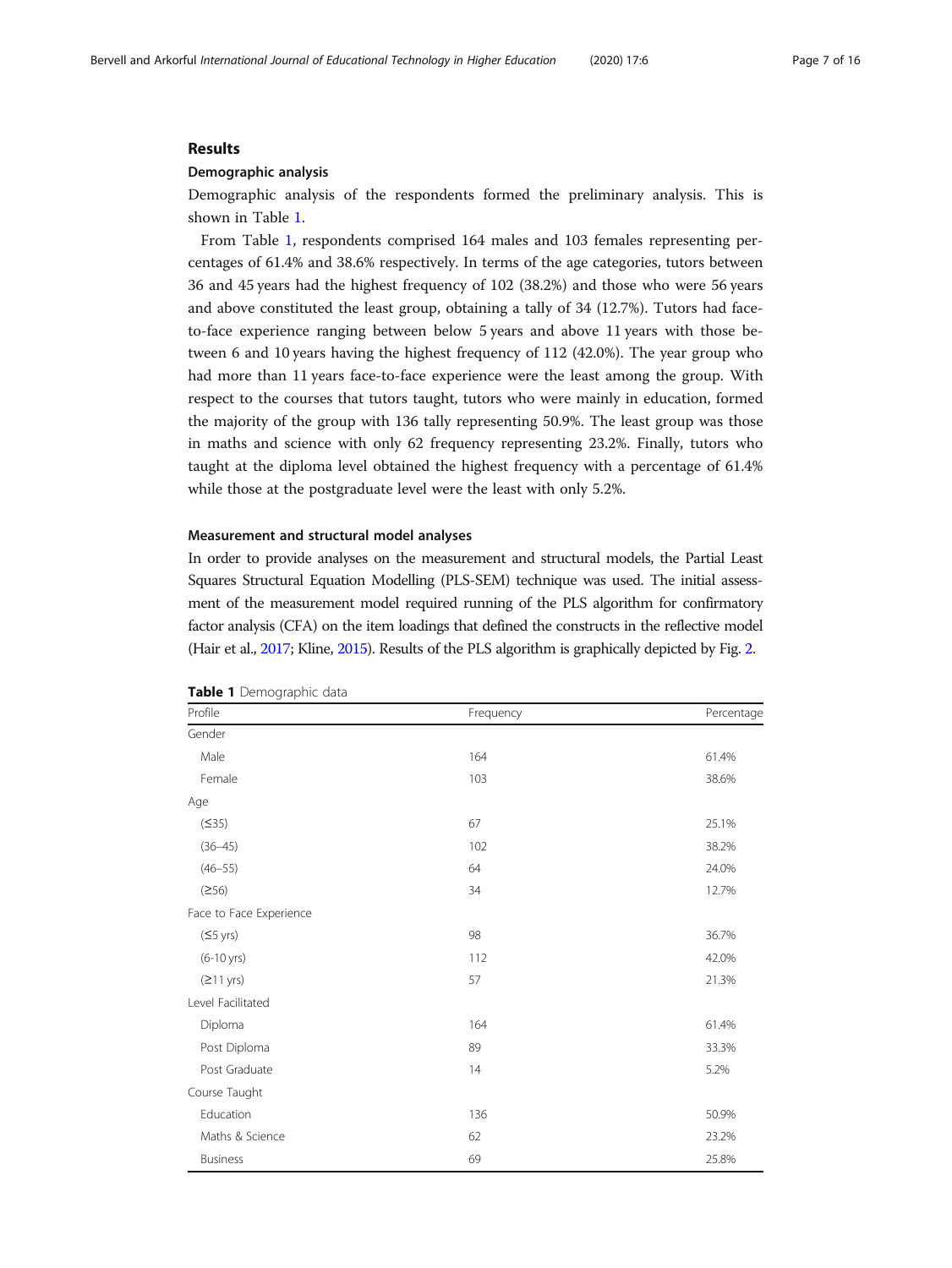<span id="page-7-0"></span>From Fig. 2, all item loadings for the various constructs were higher than 0.5, satisfying the minimum item loadings as recommended by Hair et al. ([2017](#page-14-0)) and Kline ([2015](#page-15-0)). For instance, items for facilitating conditions loaded between 0.683–0.842; that of voluntariness of use was between 0.631–0.818; and use behaviour between 0.841– 0.899. This implies that the items sufficiently defined the constructs.

## Internal consistency measures for measurement model

In determining the internal consistency of constructs in the model, we used indices such as Cronbach's alpha, composite reliability, rho\_A and average variance extracted (AVE) for assessment. This was in line with recommendations from Hair et al. ([2017](#page-14-0)) and Kline [\(2015](#page-15-0)). Table [2](#page-8-0) shows the results on the internal consistency measures of the reflective model.

From Table [2](#page-8-0), Cronbach's alpha values ranged between 0.720–0.894; rho\_A values were between 0.736–0.902; composite reliability between 0.801–0.927. The three measures all exceeded the 0.7 recommended threshold (Hair et al., [2017](#page-14-0); Kline, [2015](#page-15-0)). Finally, average variance extracted values were within 0.503–0.760, all higher than the 0.5 minimum level recommended by Hair et al. [\(2017\)](#page-14-0). The values obtained from Cronbach's alpha, composite reliability, rho\_A and average variance extracted (AVE) for the reflective model shows that the model achieved validity and reliability standards. The overall reliability coefficient for the instrument was 0.797. This was considered good based on the recommendation by Hair et al. ([2017](#page-14-0)); Kline [\(2015\)](#page-15-0) and Cronbach [\(1990\)](#page-14-0).

## Discriminant validity

Discriminant validity which distinguishes each construct in the model from the others was achieved. Henseler, Ringle, and Sarstedt [\(2015\)](#page-15-0) recommend a higher assessment version of discriminant validity to be the Heterotrait-Monotrait-Ratio (HTMT). In effect, all diagonal loadings on the same construct should be zero (0) while between two different constructs should be less than 0.85 in the stricter sense (Henseler et al., [2015](#page-15-0)). Results from HTMT in this study are presented in Table [3](#page-8-0).

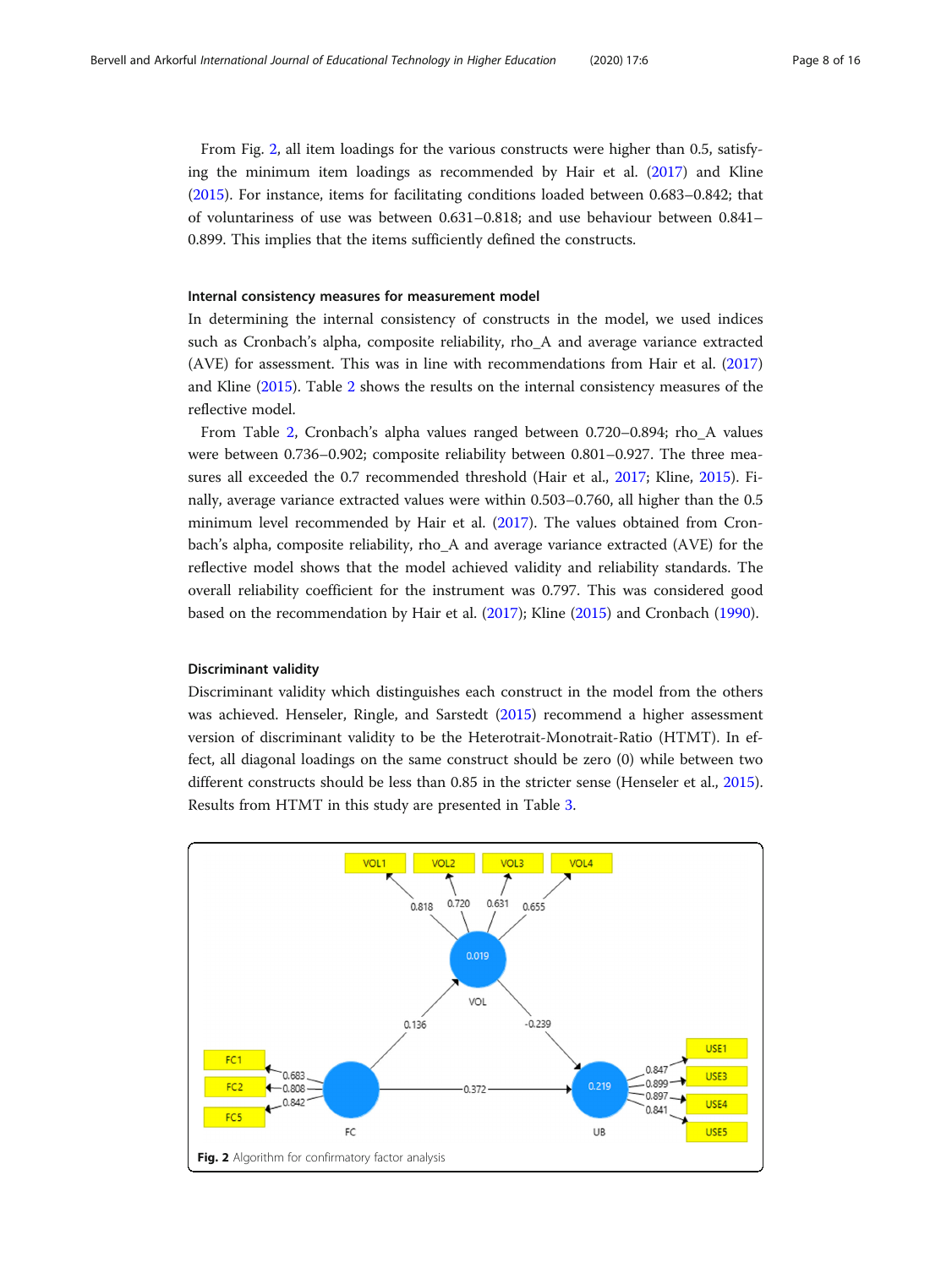| Constructs | Cronbach's Alpha | rho A | Composite Reliability | Average Variance Extracted (AVE) |
|------------|------------------|-------|-----------------------|----------------------------------|
| FС         | 0.777            | 0.736 | 0.823                 | 0.609                            |
| UB         | 0.894            | 0.902 | 0927                  | 0.760                            |
| VOL.       | 0.720            | 0.814 | 0.801                 | 0.503                            |

<span id="page-8-0"></span>Table 2 Constructs validity and reliability

From Table 3, the HTMT values ranged between 0.159 to 0.485. This is an indication that each construct in the model was distinct from the others. Hence, discriminant validity was achieved based on the strict criterion.

## Multicollinearity

Existence of multicollinearity in models seriously affects the validity and reliability of the results obtained by path significance test (Kock & Lynn, [2012\)](#page-15-0). To verify the existence or otherwise of multicollinearity, the collinearity test on the variance inflation factors (VIF) values is recommended by Kock [\(2016\)](#page-15-0) and Hair et al. ([2017](#page-14-0)) for reflective models. VIF figures of less than 3.3 represent collinearity-free model (Kock, [2016\)](#page-15-0). Result of collinearity statistics is shown in Table [4.](#page-9-0)

From Table [4,](#page-9-0) VIF values were all less than 3.3, thus, ranging between 1.000 to 1.019 for the three constructs. The results of the full collinearity test proved that the model is free from multicollinearity.

## Paths analysis

In order to assess the structural model, the bootstrapping sequence of 5000 samples was utilized in PLS as recommended by Hair et al. ([2017\)](#page-14-0) to test for paths significance. Figure [3](#page-9-0) depicts the graphical output.

#### Results of path analysis

After running the PLS bootstrapping sequence, the tabulated summary of results is shown in Table [5.](#page-10-0)

From Table [5](#page-10-0), results of the paths analysis show that all the three paths tested were significant. This implies that all the hypotheses raised for this study were supported. For instance, the relationship between facilitating conditions and voluntariness of use was positively significant at ( $\beta$  = 0.15; p < 0.05; t = 1.796) as well as that of facilitating conditions and use behaviour at  $(\beta = 0.373; p < 0.01; t = 5.003)$ . However, the relationship between voluntariness of use and use behaviour was negative but strongly significant at (β =  $-$  0.251;  $p < 0.01$ ; t = 3.378). The sizes of their effect were also favourable for each significant path. This is because, Cohen [\(1988\)](#page-14-0) recommend effect sizes to be good if they range between 0.02 to 0.35 (Hair et al., [2017](#page-14-0)). Finally, the unidimensionality of the confidence interval for the three significant paths shows no spuriousity but rather valid and reliable significance.

| <b>Table 3</b> Heterotrait-monotrait ratio (HTMT) |       |       |     |  |
|---------------------------------------------------|-------|-------|-----|--|
| Constructs                                        |       | UB    | VOL |  |
| FC.                                               |       |       |     |  |
| UB                                                | 0.485 |       |     |  |
| <b>VOL</b>                                        | 0.159 | 0.306 |     |  |

Table 3 Heterotrait-monotrait ratio (HTMT)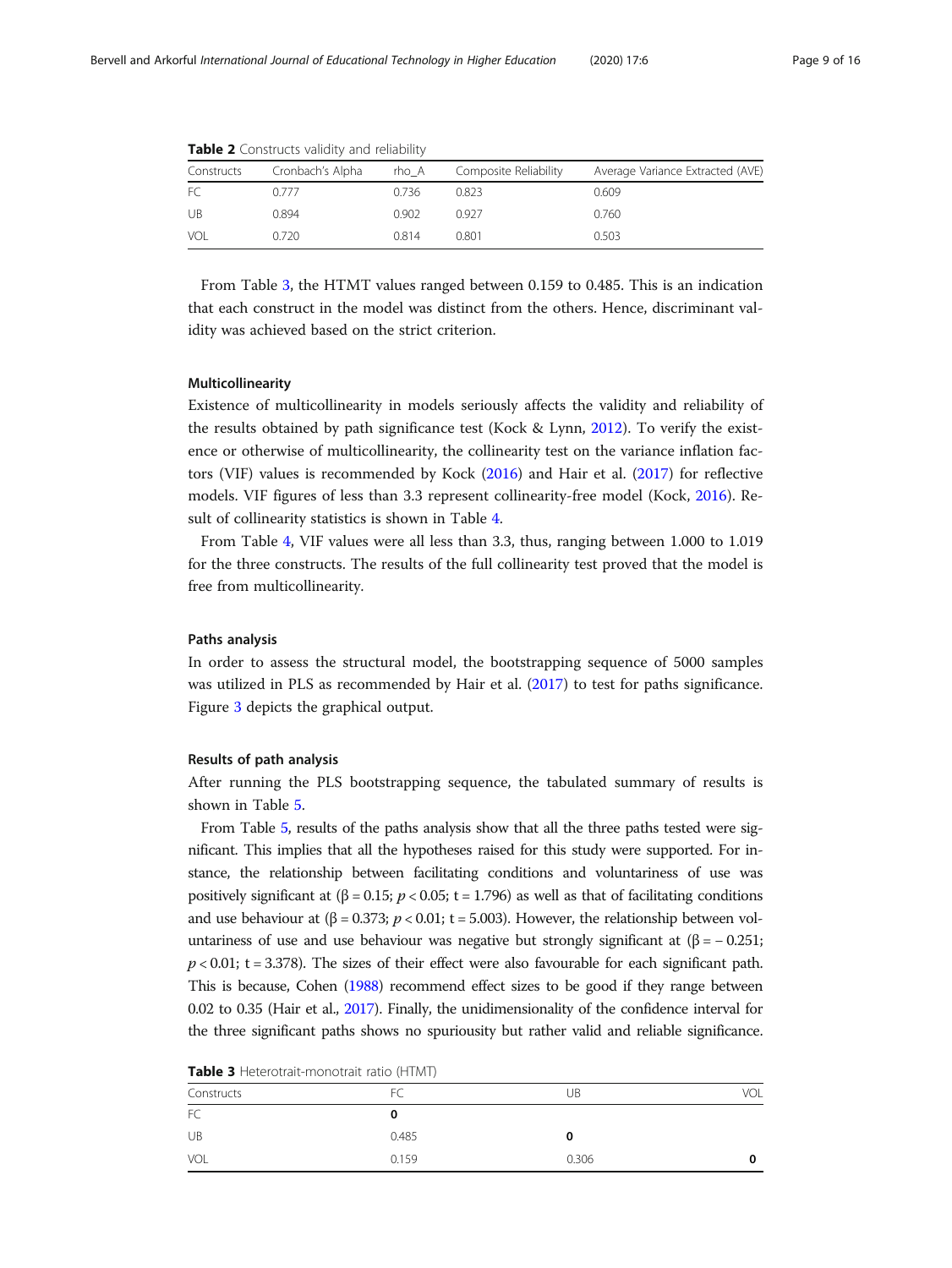| Constructs | FC | UB    | VOL   |  |
|------------|----|-------|-------|--|
| FC         |    | 1.019 | 1.000 |  |
| UB         |    |       |       |  |
| VOL        |    | 1.019 |       |  |

<span id="page-9-0"></span>Table 4 Collinearity

The significant results can also be relied upon based on the confidence level of 95% with a minor error margin of only 5% according to the statistics obtained from the upper and lower boundaries respectively. Based on the significance of the paths relationships, the final derived model was obtained. This is indicated by Fig. [4](#page-10-0).

## **Discussion**

The findings of the study proved significant for all three hypotheses raised for empirical verification by way of Structural Equation Modelling. The first hypothesis which sought to test the relationship between facilitating conditions and voluntariness of use was significant. This is a novel finding to contribute to existing literature. The finding shows that if facilities are available for LMS-enabled blended learning uptake, it makes usage perception favourable towards easiness (Bervell & Umar, [2017a](#page-14-0), [b;](#page-14-0) Tan, [2013](#page-15-0); Attuquayefio & Addo, [2014\)](#page-14-0). The perceived easiness creates in tutors the willingness to try out LMS technology for their pedagogical and andragogical purposes. The positive relationship existing between facilitating conditions and voluntariness of use indicates that the more facilitating conditions by way of support, internet resources and other forms of motivation, the higher the voluntariness level of tutors to initiate the utilization of learning management systems for blended learning in distance education. This finding is in congruity with the earlier views expressed by Chiu and Ku [\(2015\)](#page-14-0); Venkatesh et al. [\(2003](#page-15-0)) and Venkatesh et al. ([2008\)](#page-15-0) who indicated that organizational facilitating conditions promote high voluntariness. In contexts like this study where tutors are pro- traditional face-to-face instructors, their initial perceptions and willingness towards usage of LMS for distance education delivery is ignited by the presence and availability of resources, support and motivation. This invariably proves that willingness towards the use of LMS and other related technologies

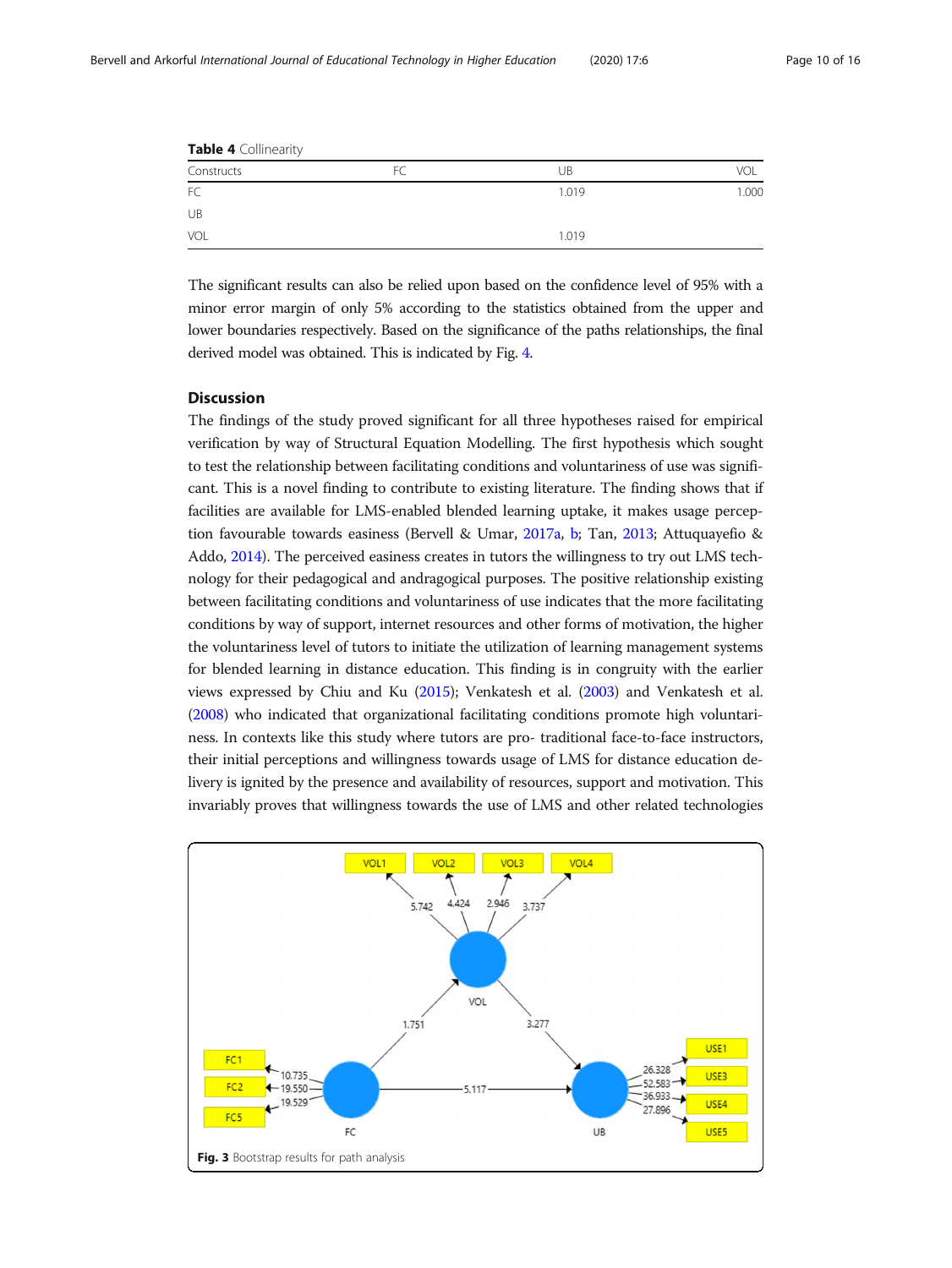| Relationship  | Beta Value | Std. Error | t-Value | <i>p</i> - Values | $f^2$ | Confidence Interval<br>LL5% UL95% |
|---------------|------------|------------|---------|-------------------|-------|-----------------------------------|
| $FC - > UB$   | 0373       | 0.074      | 5.003   | $0.000^{**}$      | 0174  | 0.245 0.488                       |
| $FC - > VOI$  | 0.150      | 0.076      | 1.796   | $0.036^{\degree}$ | 0.082 | 0.262 0.330                       |
| $VOI - > IJB$ | $-0.251$   | 0071       | 3.378   | $0.000***$        | 0.142 | $-0.362 - 0.141$                  |

<span id="page-10-0"></span>Table 5 Results of paths analysis

 $\sqrt[*]{p}$  < 0.01;  $\sqrt[*]{p}$  < 0.05 supported

for pedagogical and andragogical practices can be promoted by facilitating conditions. This finding is further validated by the unidimensionality of the confidence interval values of this relationship. Initial voluntariness of tutors towards the use LMS for their distance education delivery is a positive avenue for them to try out the system.

Course tutors within this study based their actual LMS usage behaviour on the facilitating conditions surrounding usage. Facilitating conditions and use behaviour were significantly related and the relationship was positive. The more conducive course tutors viewed conditions surrounding LMS enabled blended usage, the better their usage behaviour and vice versa. Facilitating conditions here comprised course tutors' assessment of actual accessibility (not mere availability) of resources and conditions deemed as very vital in terms of effective use of LMS. They were likely to put LMS to more usage when facilities and support surrounding usage were favourable and within easy reach. This view supports that of Mtebe and Raisamo ([2014](#page-15-0)); Shin and Kang [\(2015\)](#page-15-0) and that of Mtebe [\(2015\)](#page-15-0) who indicated that, the infrastructural resources, technical support and others, have a greater influence on potential users of an information system. Easier access to these resources (human or material) are key, if LMS enabled blended learning is to thrive. Frustrations involved in reaching out for technical assistance or gadgets needed for usage of LMS impede the actual usage of LMS by course tutors. Responses to these conditions showed that course tutors attached importance to them if they were to commit themselves to frequent usage of LMS to successfully complement that of face-to-face interactions. The relationship between enabling conditions and easiness towards use makes LMS useful and motivates tutors to put the system to more usage (Bervell & Umar, [2017a](#page-14-0), [b;](#page-14-0) Park, Nam, & Cha, [2012;](#page-15-0) Raman & Don, [2013](#page-15-0); Rogers, [2003](#page-15-0)). The

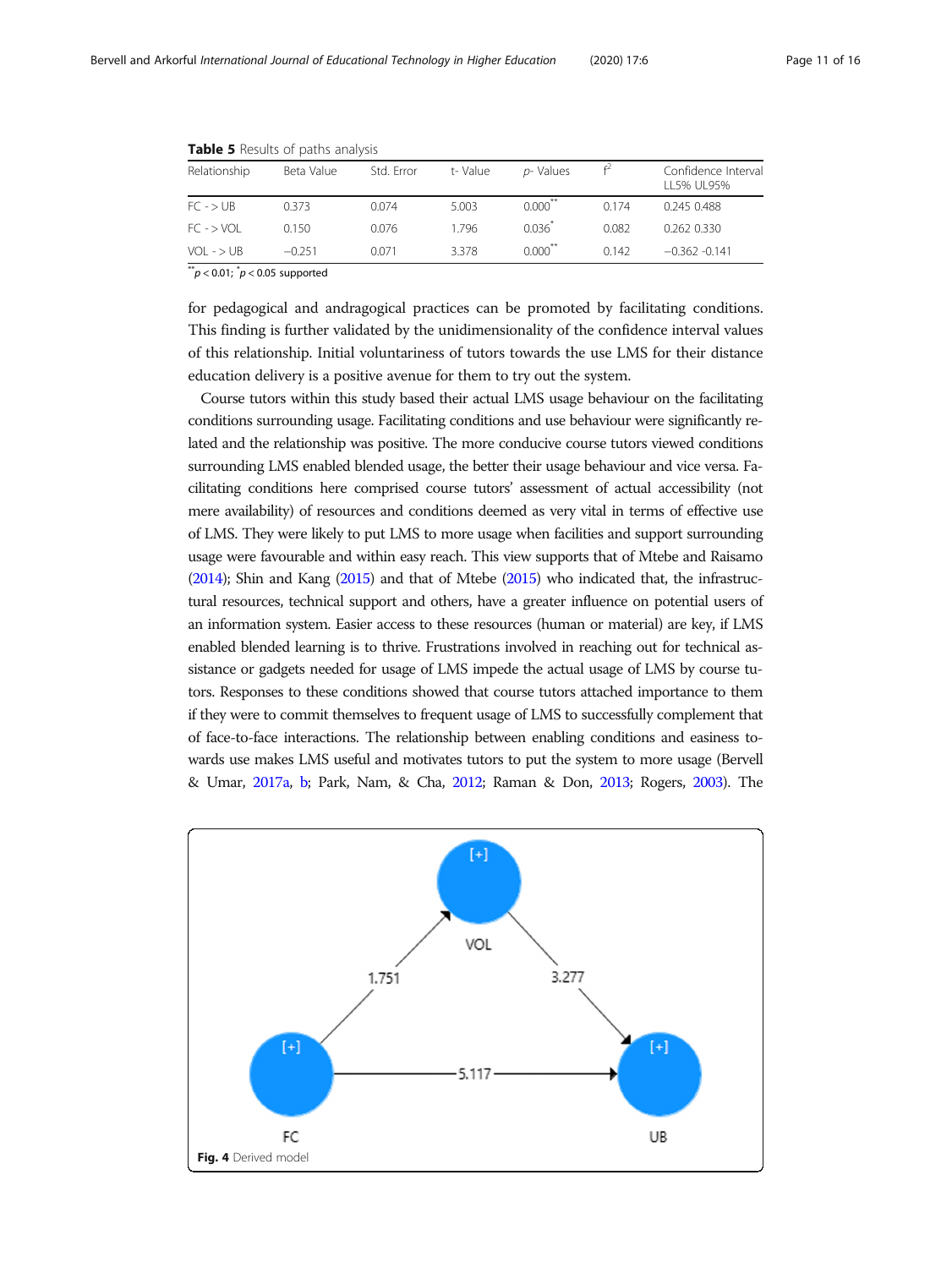necessity of facilitating conditions in determining actual usage is also present in studies such as Attuquayefio and Addo ([2014](#page-14-0)); Azlina, Razak, and Abdulla [\(2013](#page-14-0)) as well as Bervell and Umar [\(2017a,](#page-14-0) [b](#page-14-0)) which are in line with the current study but does not share parallelism with that of Birch and Irvine ([2009](#page-14-0)).

The relationship between voluntariness of use and use behaviour was tested with the notion that the environment set up for uptake of LMS technology by course tutors has an influence on actual use, especially with course tutors coming from the background of traditional face-to-face. Normally, this variable was a moderator to social influence towards intentions (Venkatesh et al., [2003\)](#page-15-0). However, within this study, the relationship was tested to verify how the nature of usage environment (voluntary or mandatory) could determine how course tutors used LMS. Within the literature, Venkatesh et al. ([2003](#page-15-0)) had expressed views about different levels of usage within the two different use environments, although they did not test the relationship.

Surprisingly, the relationship between the two variables was very significant. Voluntariness of usage environment had a direct effect on usage behaviour of course tutors. Importantly, the relationship was negative; indicating that course tutors were unlikely to employ the LMS technology to use if the usage environment set by authorities is a totally voluntary one. This was anticipated because of the number of years course tutors have practiced traditional face-to-face and so even though the attitude towards LMS was positive within this study, the likelihood of not using it in the face of little difficulties encountered, is greater. The descriptive statistics of tutors' responses largely indicated that their usage condition was voluntary. Voluntary environment of use for course tutors at this early stage of acceptance is likely to slow down actual use to support face-to-face. The more mandatory the LMS usage environment, the greater the propensity that course tutors will put the system to use and become more familiar with it, in terms of utilization for blended learning in distance education. This is particularly evident if majority of course tutors do not have LMS specific previous experience backed by difficulty with the tendency of adaptation to change in terms of technological innovation. The reason being that tutors have been pro traditional in their delivery of distance education practices. As such, leaving the use of LMS for blended approach as a free will reduces the element of change needed to propel the blended mode. This supports earlier stance by Donaldson ([2011\)](#page-14-0) that requiring instructors and students to use mobile learning, will make them use mobile devices and other technologies for learning purposes. This approach is similar for LMS-enabled blended learning since it also incorporates a technology to dispense a certain mode of learning. Although other studies did not model this relationship, coupled with its absence in all technology acceptance models, Richardson, Neiger, Jensen, et al. [\(1990](#page-15-0)) suggest that "even under large amounts of pressure, humans quickly adjust to their best state" (as stated in Zhu, Huang, Hu, & Li, [2016](#page-15-0), p. 1). The authors' view is better related to the model of human adaptation to transition (Schlossberg, [1981](#page-15-0)). This makes the relationship very important in this study for LMS uptake in distance education, especially at this initial stage of acceptance.

#### Implications for theory

The findings in this study have implications for theoretical considerations in technology acceptance research. To begin with, voluntariness of use has a direct significant relationship with behavioural intention when constructed as an interval scale variable. This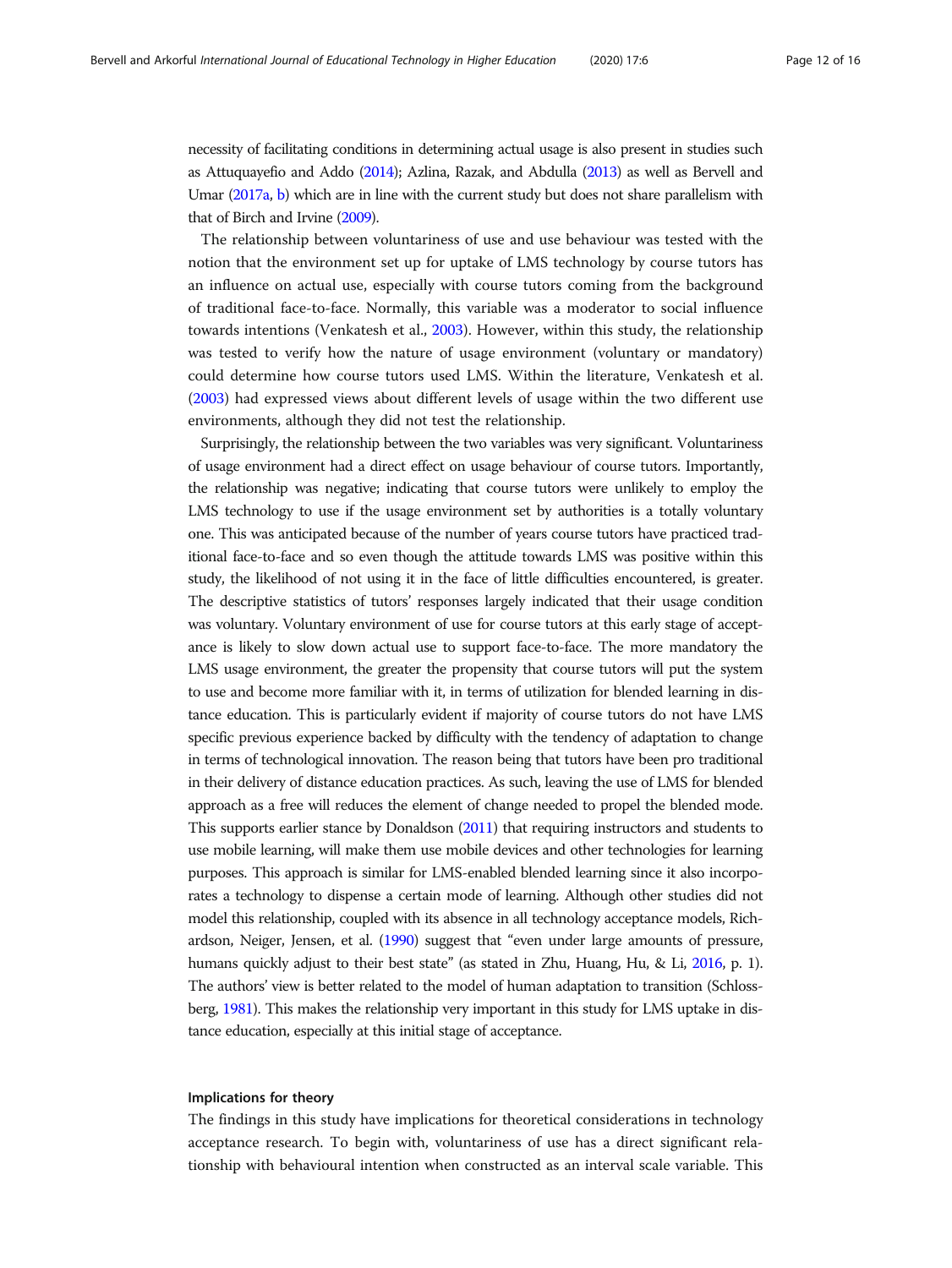result provides an indication that the scale at which the variable is constructed determines its role either as a moderating variable or predictor variable. The new relationship proves that the level of voluntariness for LMS usage or any system's uptake determines the extent to which the system will be patronized. For theoretical model formation, this study establishes a relationship between the level of voluntariness and use behaviour. This is contrary to the relationships of this variable existing in the UTAUT and TAM 2&3 models which merely makes the variable a moderating one.

Additionally, the relationship between facilitating conditions and voluntariness of use implies that the level of facilitating conditions influence the level of voluntariness of use for technology systems. This relationship can be included in models such as UTAUT and TAM 2&3 to further test their importance in acceptance studies of technology uptake. This is because individuals may decide to voluntarily take up the use of technology systems when facilitating condition are in place, especially for experienced users and continuous usage.

## Implications for practice

The utilization of LMS for blended learning in distance education within this context should not be made overly voluntary at the earlier stages of implementation but complemented with motivating factors such as promotion credits, resource incentive for copious users of the LMS, as well as institution of awards for best online facilitators at the end of the academic calendar.

Management in promoting the initial voluntary levels of usage of LMS by tutors should put facilities in place first before commencing the implementation of the use of LMS-enabling blended learning. The initial voluntariness or willingness provides a positive outlook for LMS uptake by tutors for distance education delivery.

Complementary enabling conditions such as management support, technical teams' support, reliable internet supply, motivation etc., ought to be readily meted out to tutors and made accessible to promote frequent use of LMS for blended learning purposes in distance education. In support of this, management together with technical teams should also ensure the possibility of LMS being accessible at all times to boost the confidence of tutors in terms of the functionality of the system which enhances usage.

### Recommendation for future studies

It is recommended that this study is conducted on experience users of LMS to verify the relationships investigated in this study.

In addition this study recommends that future studies look at the relationships in the context of mandatoriness.

Furthermore, we recommend an exact replication of this study to confirm or otherwise the findings, since it is a pioneer study.

Another study is required to replicate this current study from the perspective of distance students and parallel the findings with that of the tutors.

Finally, it is recommended that the study should also be conducted on experienced users of LMS for blended distance education delivery.

## Limitations of the study

The study was limited to only tutors without considering the perspective of students.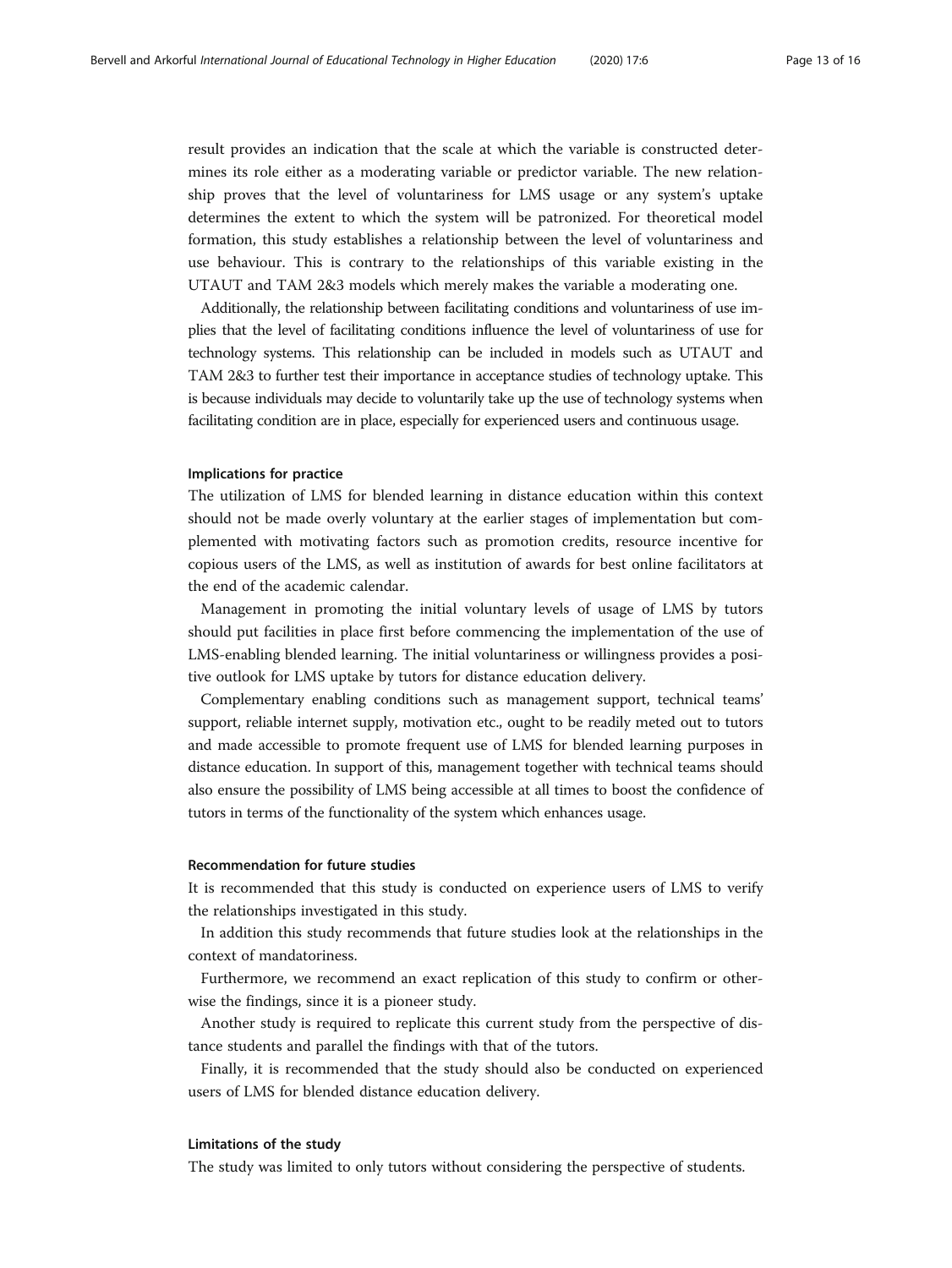<span id="page-13-0"></span>The study was limited to novel users of LMS in distance education delivery and so the result cannot be generalized to experienced users of LMS.

The study environment was largely voluntary and so results may differ in a mandatory perceived environment of LMS usage.

## Conclusion

The study pioneered an empirical testing of a model that depicts the relationships that exist among facilitating conditions, voluntariness of use and use behaviour of LMS by tutors in delivering a blended form of distance education. It was discovered that important relationships exist between facilitating conditions and voluntariness of use; facilitating conditions and use behaviour; as well as voluntariness of use and use behaviour of tutors in their quest to utilize learning management systems to deliver a blended mode of distance education. These important relationships have affordances towards the theorization, policy and practice on how LMS could be implemented and used in higher education for blended mode of distance education delivery.

## Appendix

## Table 6 Scale Items

 $\zeta/$ Items on Voluntariness of Use

N

N

- 1. I feel I am being forced to use the online learning system in addition to face to face instruction.
- 2. I think any online learning system usage to support face-to-face distance education delivery should be made optional.
- 3. Although it might be helpful using the online learning system to support face to face teaching and learning, it is not made compulsory.
- 4. The college does not require me to use the online learning system in addition to the existing face to face teaching and learning mode.
- $\zeta/$ Items on Facilitating Conditions
- 1. I have the resources necessary to use the online learning system in addition to face to face.
- 2. I have the knowledge necessary to use the online learning system to support face to face.
- 3. The online learning system is compatible with other systems I use to complement face to face. (Removed)
- 4. When I am in difficulty in utilizing online learning system for online learning activities to support face to face, the system's support team is available for assistance. (Removed)
- 5. The management has provided enough support towards the use of the online learning system together with face to face interaction.
- $\varsigma$ / Items on Use Behaviour

N

- 1. I used the online learning system for online forum discussions after face to face.
- 2. I used the online learning system for uploading and sharing learning resources before and after face to face sessions. (Removed)
- 3. I used the online learning system for announcements on teaching and learning activities before and after face to face.
- 4. I used the online learning system for video-conferencing to support face to face interaction.
- 5. I used the online learning system for providing links to additional online resources for students after face to face sessions.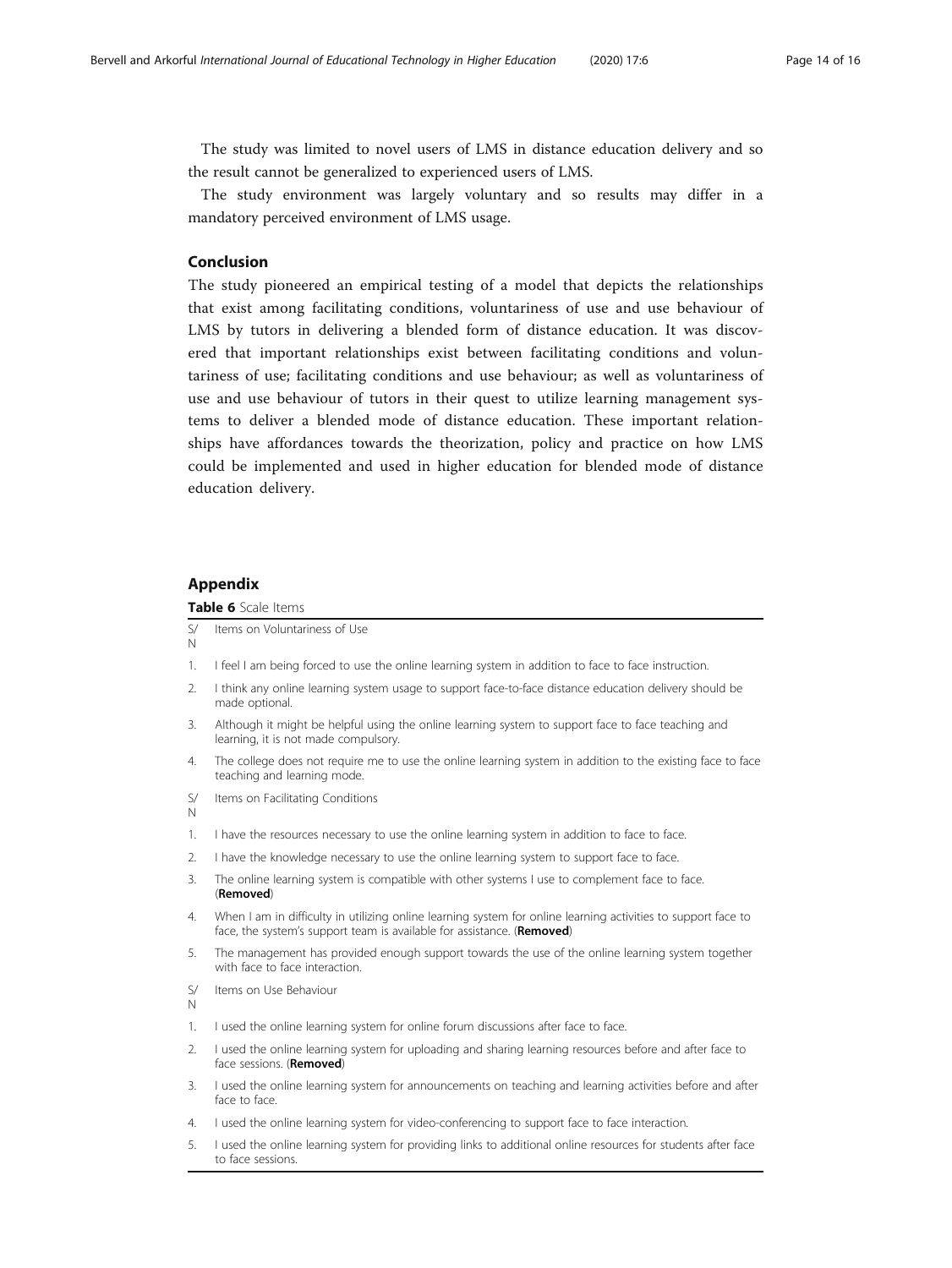#### <span id="page-14-0"></span>Acknowledgments

The authors would like to express their special thanks to the distance education tutors that participated in the survey.

#### Authors' contributions

Both BB and VA formulated the conceptual model; developed the hypotheses for the study and the methodology. BB run the analysis and interpreted the results. Both BB and VA did the write up (discussions) and the their implications for theory, policy and practice. Both BB and VA read and approved the final manuscript.

#### Funding

This research was funded by the University of Cape Coast [TDS/109/V.2/97].

#### Availability of data and materials

Data and materials will be provided by the corresponding author upon request.

#### Competing interests

The authors declare that they have no competing interest.

#### Received: 25 October 2019 Accepted: 5 February 2020 Published online: 17 March 2020

#### References

- Adkins, S. S. (2013). The Africa market for self-paced eLearning products and services: 2011-2016 forecast and analysis Available at: [http://www.ambientinsight.com/Resources/Documents/AmbientInsight-2011-2016-Africa-SelfPaced](http://www.ambientinsight.com/Resources/Documents/AmbientInsight-2011-2016-Africa-SelfPaced-eLearningMark-et-Abstract.pdf)[eLearningMark-et-Abstract.pdf](http://www.ambientinsight.com/Resources/Documents/AmbientInsight-2011-2016-Africa-SelfPaced-eLearningMark-et-Abstract.pdf).
- Africa American Institute (2015). A report card on the progress, opportunities and challenges confronting the African education sector State of Education in Africa Report 2015.
- Agarwal, R., & Prasad, J. (1997). The role of innovation characteristics and perceived voluntariness in the acceptance of information technologies. Decision sciences, 28(3):557–582.
- Anderson, T., & Dron, J. (2011). Three generations of distance education pedagogy. The International Review of Research in Open and Distance Learning, 12(3), 80–97 Retrieved from [http://www.irrodl.org/index.php/irrodl/article/view/890/1663.](http://www.irrodl.org/index.php/irrodl/article/view/890/1663)
- Andersson, A., & Grönlund, Å. (2009). A conceptual framework for e-learning in developing countries: A critical review of research challenges. The electronic Journal of information systems in developing Countries, 38(1), 1–16.
- Aoki, K. (2012). Generations of distance education: Technologies, pedagogies, and organizations. Procedia Social and Behavioral Sciences, 55, 1183–1187.
- Attuquayefio, S. N., & Addo, H. (2014). Using the UTAUT model to analyze students' ICT adoption. International Journal of Education and Development using Information and Communication Technology, 10(3), 75.
- Azlina, A., Razak, F., & Abdulla, W. (2013). Assessing the effects of UTAUT and self determination predictor on students continuance intention to use student portal. World Applied Sciences Journal, 21, 1484–1489.
- Bervell, B., & Umar, I. N. (2017a). Validation of the UTAUT model: Re-considering non-linear relationships of Exogeneous variables in higher education technology acceptance research. Eurasia Journal of Mathematics, Science and Technology Education, 13(10), 6471–6490.
- Bervell, B., & Umar, I. N. (2017b). A decade of LMS acceptance and adoption research in sub-Sahara African higher education: A systematic review of models, methodologies, milestones and main challenges. Eurasia Journal of Mathematics, Science and Technology Education, 13(11), 7269–7286.
- Bervell, B., & Umar, I. N. (2018a). Utilization decision towards LMS for blended learning in distance education: Modeling the effects of personality factors in exclusivity. Knowledge Management & E-Learning, 10(3), 309–333.
- Bervell, B., & Umar, I. N. (2018b). Blended learning or face-to-face? Does tutor anxiety prevent the adoption of learning management systems for distance education in Ghana? Open Learning: The Journal of Open, Distance and e-Learning, 1-19. <https://doi.org/10.1080/02680513.2018.1548964>.
- Birch, A., & Irvine, V. (2009). Preservice teachers' acceptance of ICT integration in the classroom: Applying the UTAUT model. Educational Media International, 46(4), 295–315. [https://doi.org/10.1080/09523980903387506.](https://doi.org/10.1080/09523980903387506)
- Chiu, T. M., & Ku, B. P. (2015). Moderating effects of voluntariness on the actual use of electronic health records for allied health professionals. JMIR Medical Informatics, 3(1), e7.1–e7.10.
- Cohen, J. (1988). Statistical power analysis for the behavioral sciences. Mahwah: Lawrence Erlbaum.
- Creswell, J. W., & Plano Clark, V. L. (2007). Designing and conducting mixed methods research. Thousand Oaks, CA: SAGE Publications. Creswell, J. W. (2009). Research Design Qualitative, Quantitative, and Mixed Methods Approaches (3rd ed.). Thousand Oaks, CA Sage Publications.
- Cronbach, L. J. (1990). Essentials of psychological testing, (5th ed., ). New York: Harper & Row.

Donaldson, R. L. (2011). Student acceptance of Mobile learning. In Unpublished PhD Thesis. Florida: Florida State University. Ellis, R. K. (2009). Field guide to learning management systems, ASTD learning circuitsRetrieved 7th June, 2017 from http:// www.astd.org/~/media/Files/Publications/LMS\_fieldguide\_20091.pdf.

- Elmahadi, I., & Osman, I. (2013, May). A study of the Sudanese students' use of collaborative tools within Moodle learning management system. In 2013 IST Africa Conference & Exhibition (1–8). US: IEEE.
- Farrell, G., & Isaacs, S. (2007). Survey of ICT and education in Africa: A summary report, based on 53 country surveys, (pp. 0–74). Washington, DC: Information Development and ICT Series, World Bank. Retrieved June 16, 2017 from [http://www.](http://www.infodev.org/en/Publication.353.html) [Infodev.org/en/Publication.353.html](http://www.infodev.org/en/Publication.353.html).
- Garrison, R. D. (2003). Quality and access in distance education: Theoretical considerations. In D. Keegan, Theoretical principles of distance education (2005). US: Routledge.
- Hair, J. F., Hult, G. T. M., Ringle, C. M., & Sarstedt, M. (2017). A primer on partial least squares structural equation modeling, (2nd ed., ). Thousand Oaks: Sage.